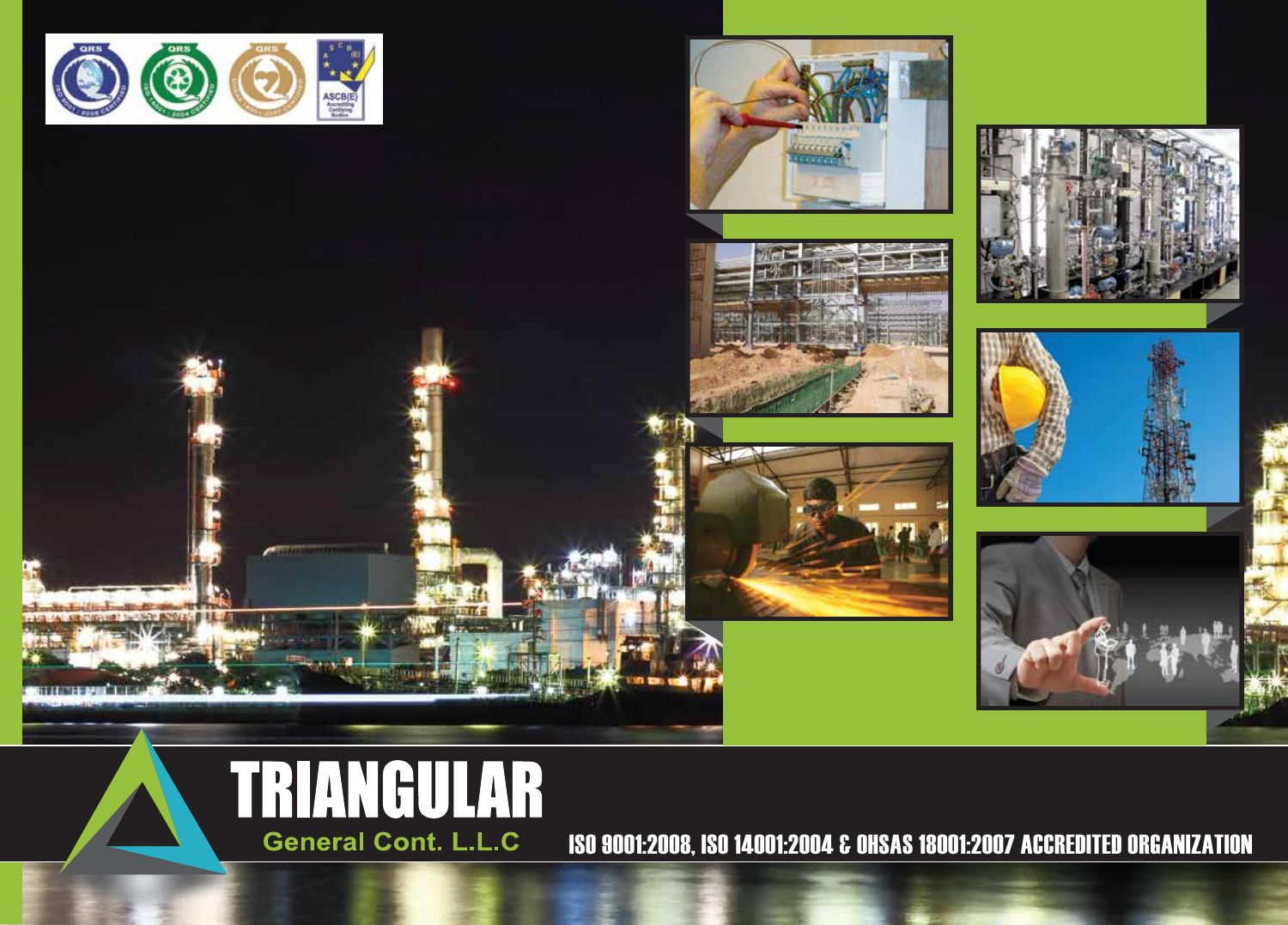

## **ABOUT US**

- TRIANGULAR General Cont. L.L.C is an onshore/offshore Engineering and Construction, Servicing Company. Our leadership is bringing more than TWO decades experience of working in the United Arab Emirates & In the Middle East.
- TRIANGULAR General Cont. L.L.C is an ISO 9001:2008 ISO 14001:2004 and OHSAS 18001:2007 certified company. We are based on Engineering, Construction and Servicing. It is a multi-disciplined Organization. The company is equipped to undertake Electrical, Instrumentation & Control, Telecommunication and low current, mechanical fabrication, civil and structure works and expert activities for Onshore and Offshore oil and gas fields.
- Through its many and diverse world-wide contacts and association the company has the capacity to carry out projects of a specialist nature in joint agreement with other international organizations of repute and has knowledge and access to material and expertise from various sources.
- Our Energetic and motivated team of professionals are committed to provide services without compromising on quality and customer's Engineering and Construction standards. We are offering extensive know how and services of EPC Project Management and Construction for the Oil and Gas Industry through its qualified and experienced personnel and Equipment.
- Our foremost aim remains establishing professional environments within the Company and our company's growth starts with each of us-we are key to our company's character and central to its leadership and success.



## **VISION & MISSION**

- ▲ Our vision is to ensure the satisfaction of our Client by providing them with the best value in every product and service, while recognizing that Quality, Health, Safety & Environment.
- ▲ To provide high quality services with no compromising on Quality and HSE.
- A To set highest industry standards for Quality across areas of Operation on a sustained basis.
- Optimize people, Process & Technology to deliver the best possible services / Solution to our Customers.
- A Raise the standards of Construction as per the Customer satisfaction.
- With a broad range of Service, comprehensive Project Management expertise and Engineering knowledge we guarantee our customers a personalized advice and support. Our goal is to performance, efficiency and security of customer's investment to increase at competitive costs and low down-time.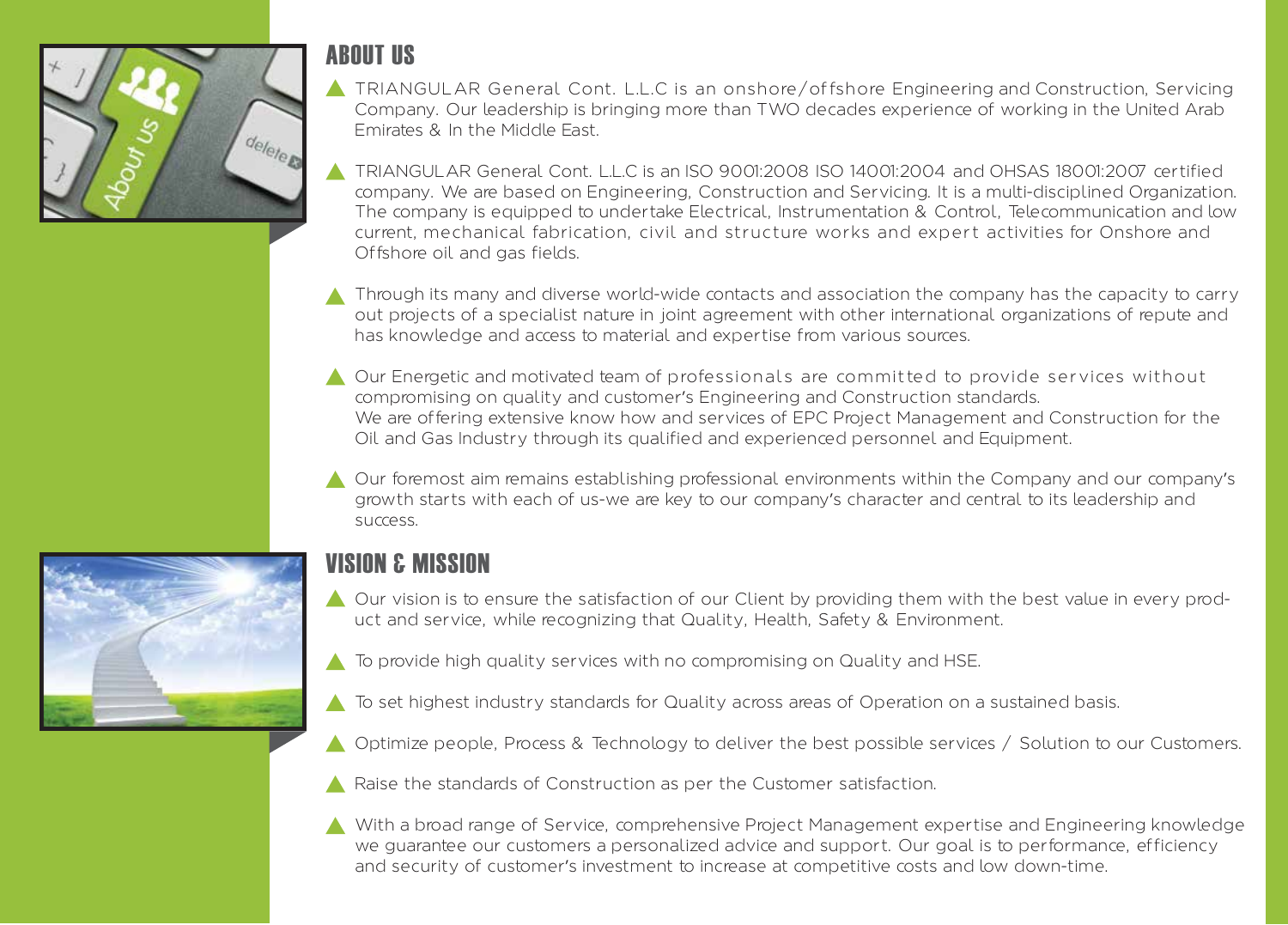

### OUR CODE OF BUSINESS CONDUCT

Our code is an integral element of the TRIANGULAR General Cont. LLC.It describes the basic rules of conduct that we, as a team to follow throughout our business operations. It defines what company expects from each of its employee.

- Respecting Human rights
- **A** Protecting Environment
- Seeking Business Openly and Honestly
- Honesty & Integrity
- Following accurate Billing procedures
- Respecting customer property
- Avoiding conflict of interest
- No improper payments to Government officials
- Commitment and dedication



# OUR LINES OF BUSINESS

- **A** ELECTRICAL
- **CIVIL WORKS**
- $MECHANICAL$
- **INSTRUMENTATION & CONTROL**
- **TELECOMMUNICATION & LOW CURRENT**
- SPECIALIZED HR SERVICES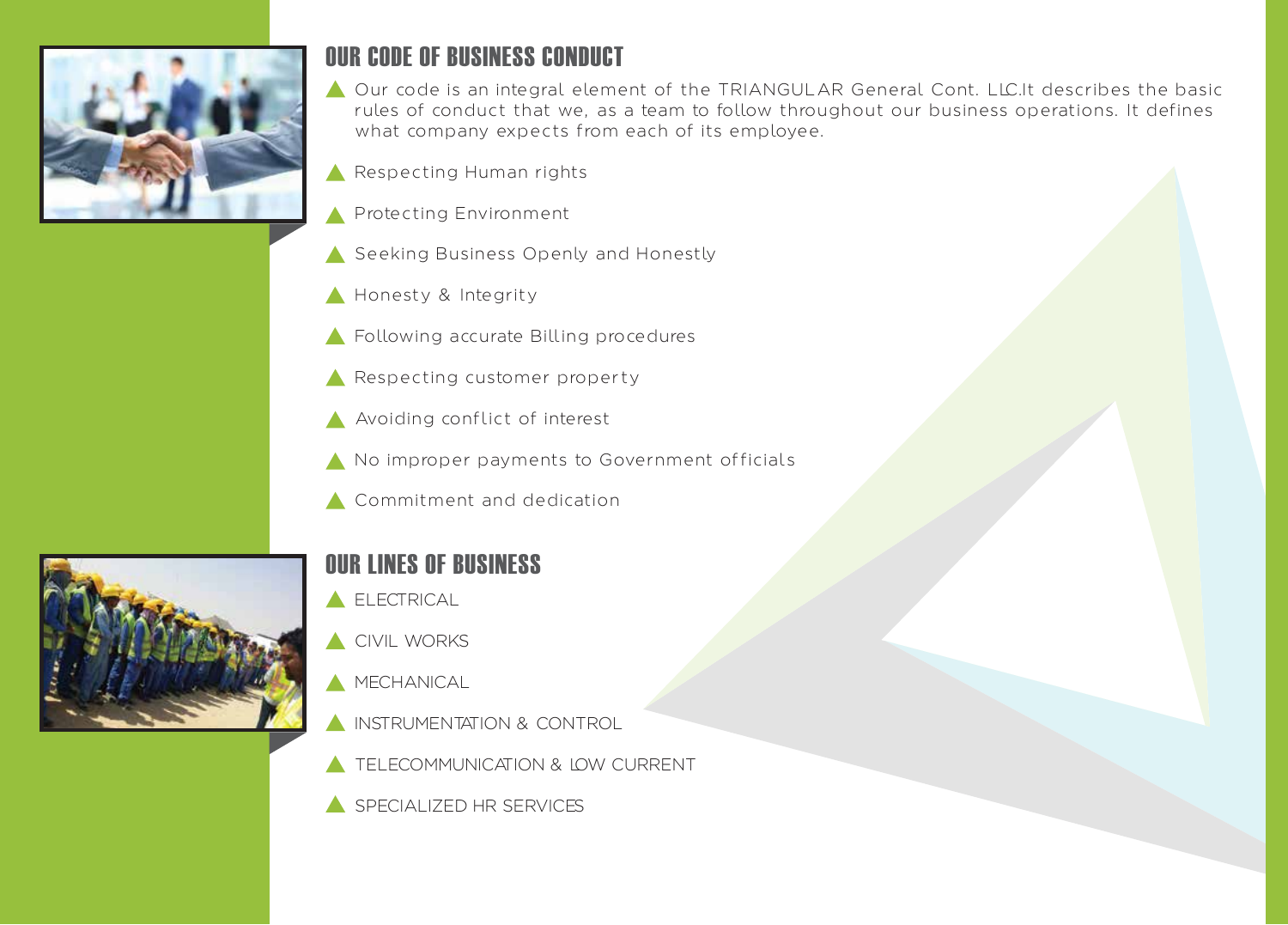

#### **ELECTRICAL**

CIVIL WORKS

**MECHANICAL** 

INSTRUMENTATION & CONTROL TELECOMMUNICATION & LOW CURRENT

SPECIALIZED HR SERVICES



ELECTRICAL

Cable Sizing, Procurement & Installation

maintenance and on-going support.

We offer expert Electrical services to a number of sectors including chemical, petrochemical, oil, gas, steel, power generation, and pharmaceutical

- ▲ Cable Glanding and Termination
- **A** Power and General lighting & Lightning Protection Systems
- Grounding net works Installation and Its Testing
- ▲ Cable tray, conduit installation
- A HV, LV, control cable laying, termination and their testing
- A HV and LV switchgear Panel installation.
- Control panel, LDB, PDB, HVAC, Fire Alarm and UPS system installation
- **A** Power & distribution transformer and NER installation
- **A** Power Supply skids and their Electrical Equipment Installation
- Electrical Pre commissioning  $\&$ Commissioning assistance



### CIVIL WORKS

The Civil Division undertakes below listed activities.

- Excavation of trenches for the installation of cables and their back filling.
- Floor and wall tiles installation.
- Installation of Partitions, false floor & false Ceilings
- Wall Paper, Plaster & Cladding works
- Painting works
- Building Maintenance works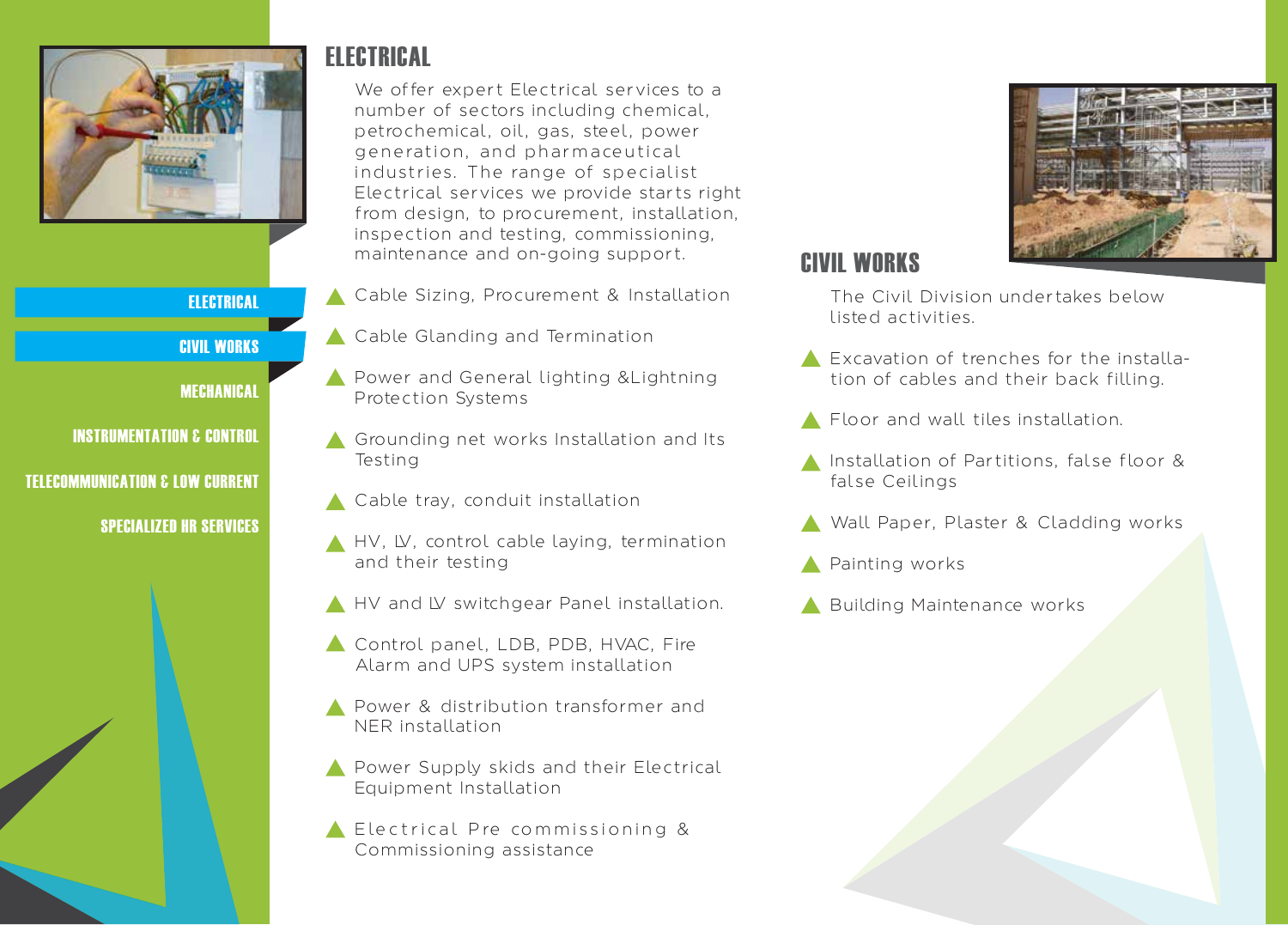

**ELECTRICAL** CIVIL WORKS MECHANICAL INSTRUMENTATION & CONTROL

TELECOMMUNICATION & LOW CURRENT

SPECIALIZED HR SERVICES

## MECHANICAL

The Mechanical Division is focusing on the development of business in the lines of fabrication and shut down services as stated under.

- **A** Fabrication Services
- **A** Fabrication of Piping spools and steel Structure.
- **A** Blasting painting and Galvanizing
- Scaffolding
- **A** HVAC Installation and testing



## INSTRUMENTATION & CONTROL

We are carrying wide knowledge in the field of instrumentation and control from specifying, procuring, calibrating, installing, piping and loop checking to commissioning and maintaining of instrumentation and control systems of a wide range of industrial and commercial process control applications.

- Engineering, procurement and construction of field Instrument
- **A** Testing and Calibration of Field Instruments
- **A** Preventive Maintenance of Field Instruments
- **A** Pre Commissioning and Commissioning services of Field Instruments
- DCS, PLC and SCADA Control system Installation and testing assistance
- Instrument control Cable Installation & testing
- Fire & Gas system Installation and testing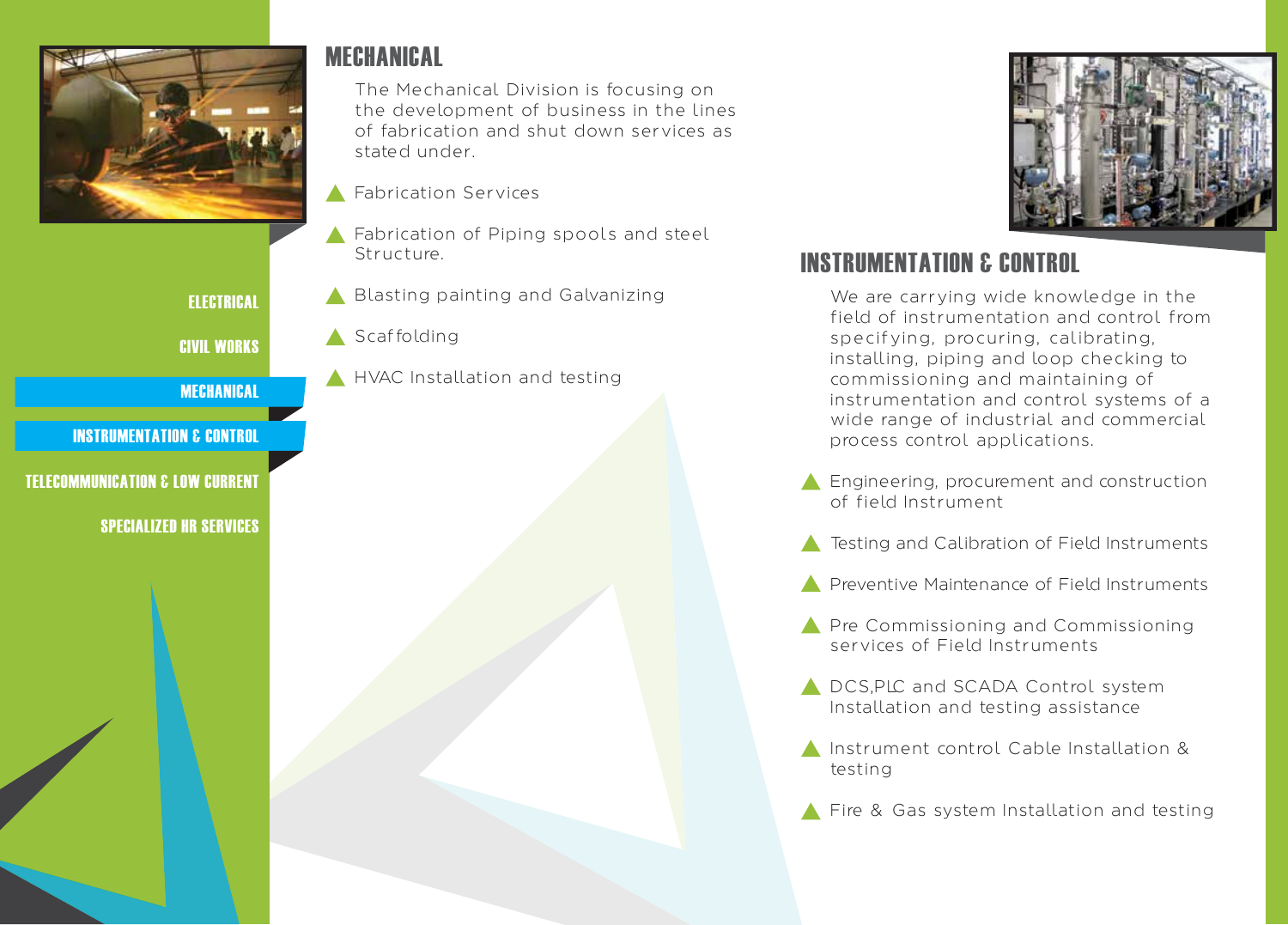

**ELECTRICAL** 

CIVIL WORKS

MECHANICAL

INSTRUMENTATION & CONTROL

#### TELECOMMUNICATION & LOW CURRENT

#### SPECIALIZED HR SERVICES

## TELECOMMUNICATION AND LOW CURRENT

Fiber Optic cable installation and testing

- **A** CCTV Installation
- Telephone system
- Telemetry system
- PA/GA System
- Network & Data Cabling
- Structured Cabling
- Fiber Optics Testing and Installation
- **CCTV/SMATV** system
- Telephone system
- **Telemetry System**
- PA/GA system
- Security System

### Fire and gas system

We offer a complete range of fire protection, firefighting equipment, gas detection and safety and security systems. Our team of highly qualified engineers, technicians and support staff has extensive and proven expertise in all areas of design, supply and installation of fire and gas detection and the following safety systems:

- $\triangle$  Smoke detection system
- Vesda system
- Gas detection system
- Deluge system
- Automatic sprinkler system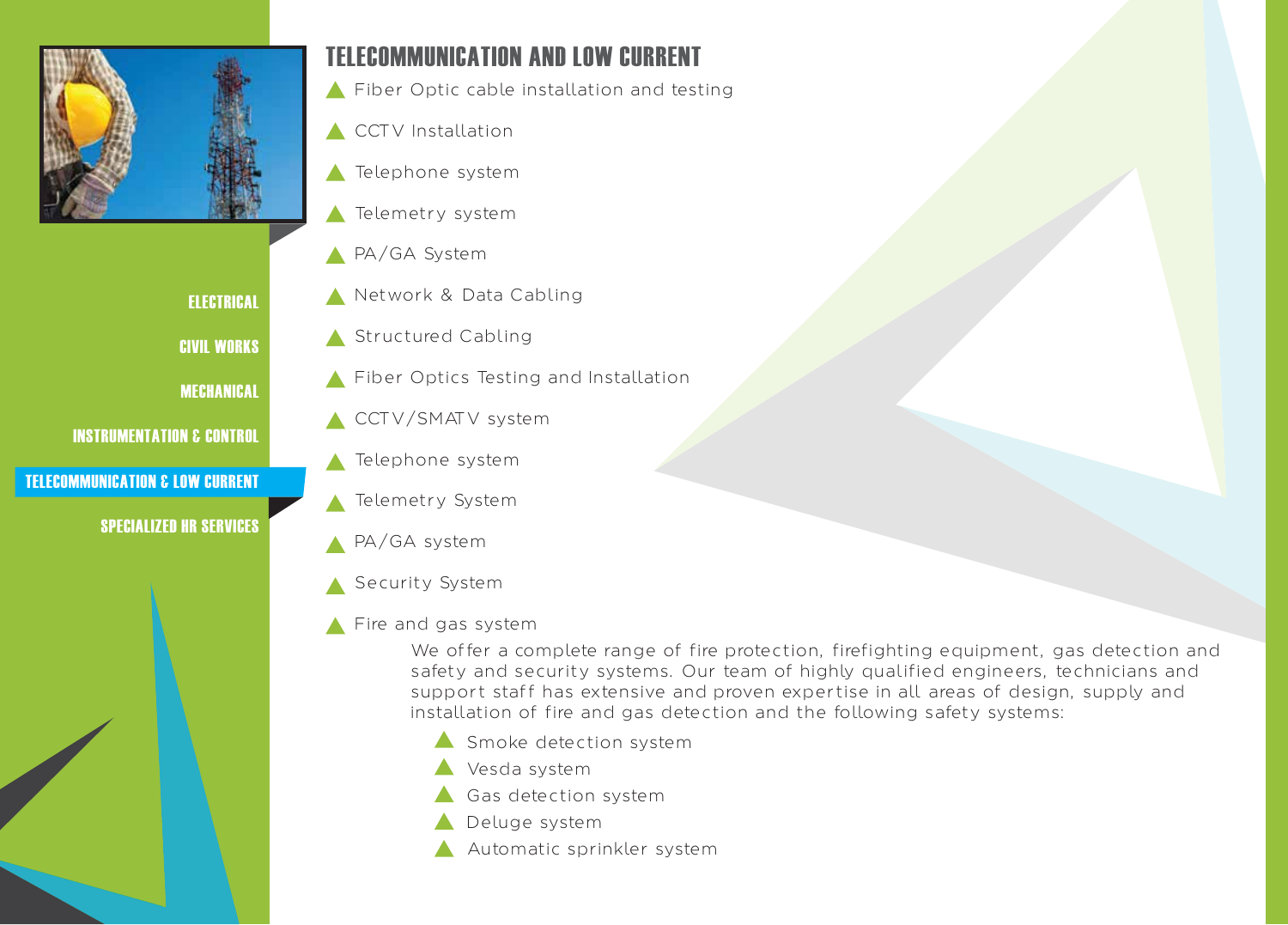

## SPECIALIZED HR SERVICES

We provide to our customers experienced and expert personnel who always deliver the best results. We take care to understand the needs and preferences of our customers and give them the right personnel for the right job.

ELECTRICAL **CIVIL WORKS** MECHANICAL INSTRUMENTATION & CONTROL TELECOMMUNICATION & LOW CURRENT

SPECIALIZED HR SERVICES







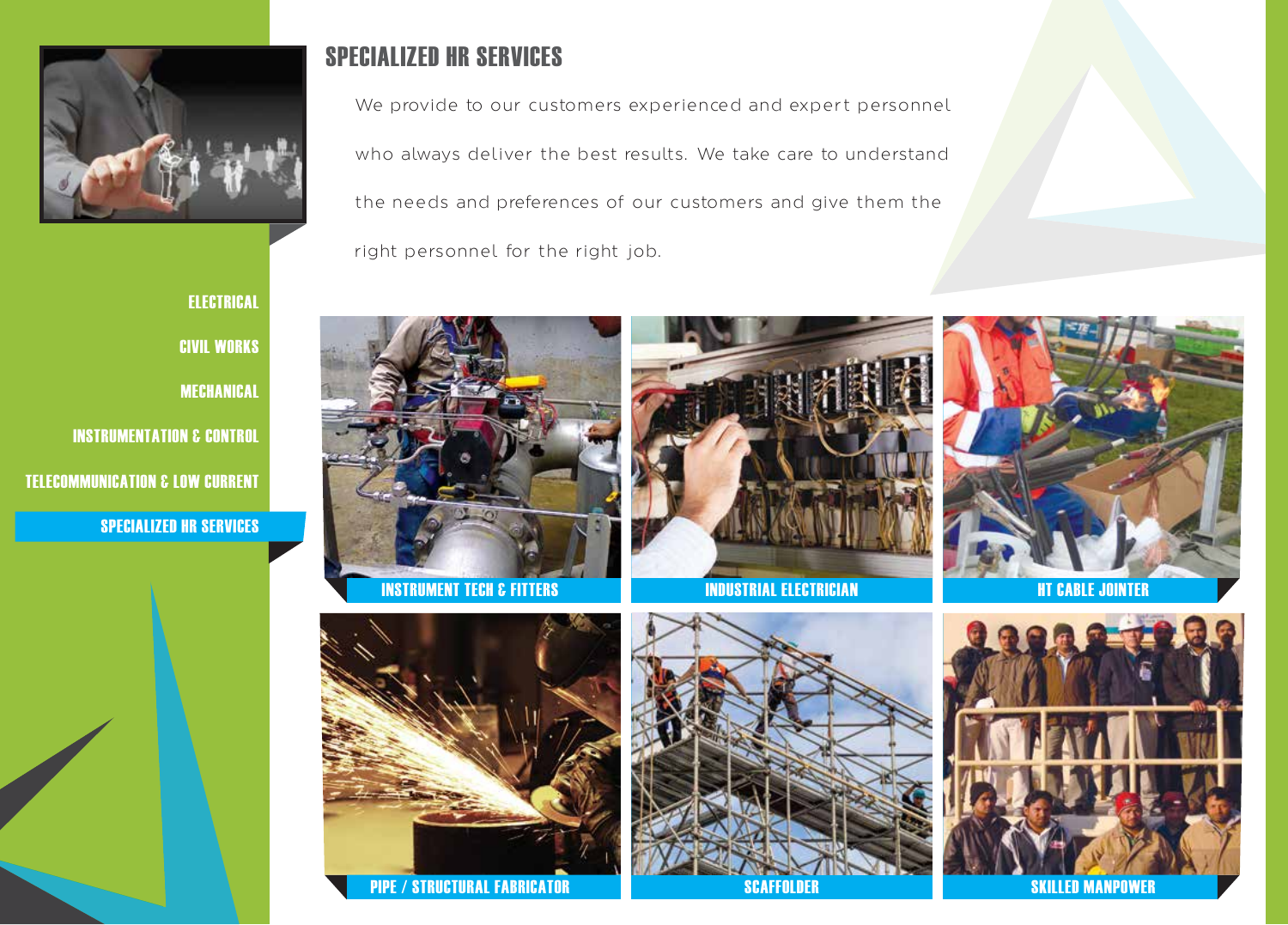

ELECTRICAL CIVIL WORKS MECHANICAL INSTRUMENTATION & CONTROL TELECOMMUNICATION & LOW CURRENT SPECIALIZED HR SERVICES

















**COMMISSIONING ASSISTANCE AUTOCAD DESIGNATION** COMMISSIONING ASSISTANCE **MAINTENANCE**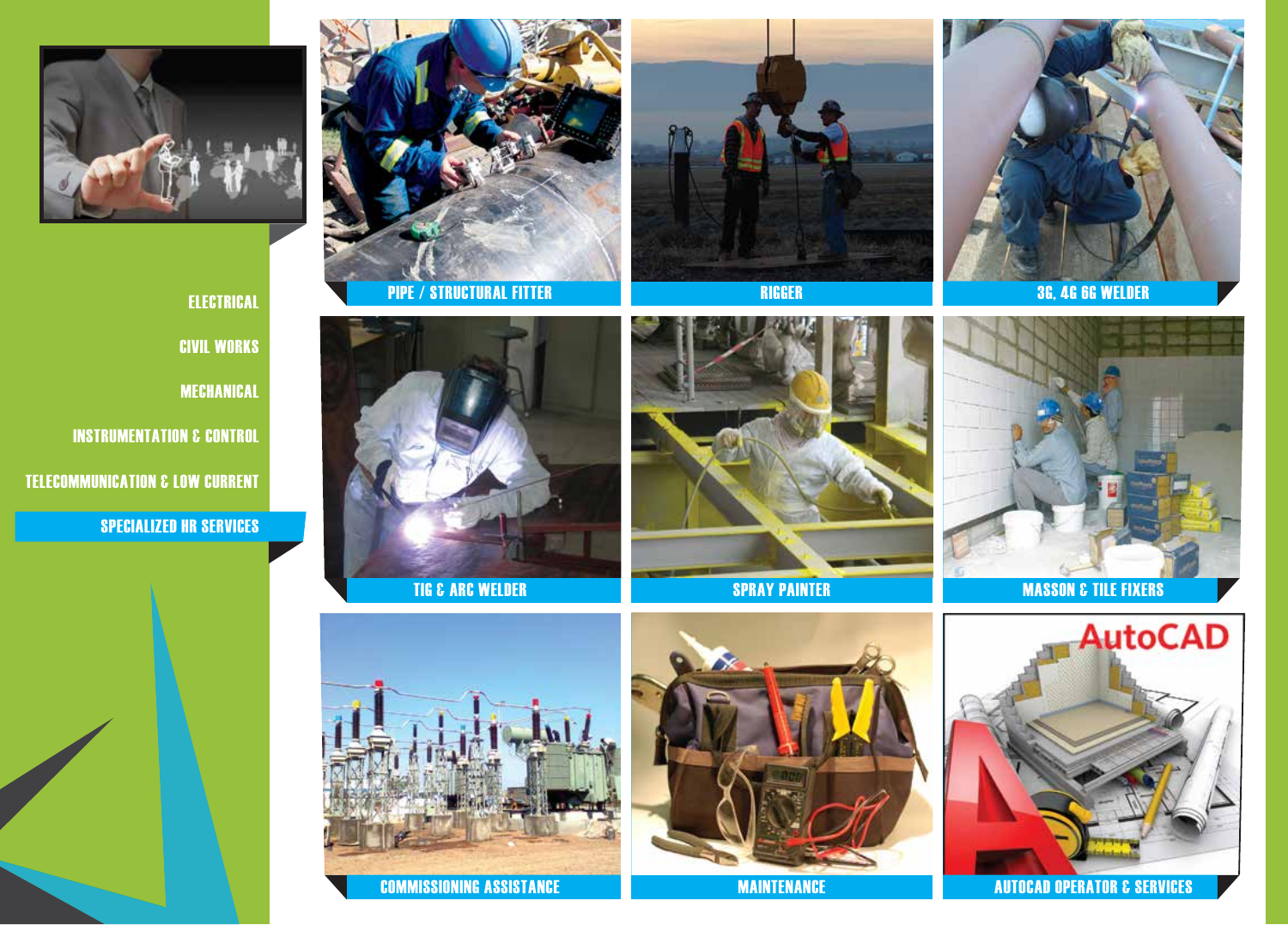

## OUR HSE POLICY

- We provide and maintain a safe and Healthy works environment at all times. Our goal is to prevent occupational accidents, injuries, illnesses, environmental issues. The ultimate goal of our organization is to ensure at all times, throughout every phase of job operation, the safety and health of our own employees, owners'/clients' employees, the employees of every sub-contractor and the environment.
- We recognize the responsibilities placed on it by the relevant environmental legislation and regulations on the nature, scale and environmental impacts of its activities, products and services.



# OUR QUALITY POLICY AND INTEGRATED MANAGEMENT SYSTEM ACCREDITION

- The ISO 9001:2008, ISO 14001:2004 and OHSAS 18001:2007 certifications are very important accreditations for TGC LLC, demonstrating our Impeccable Execution philosophy.
- The TRIANGULAR General Cont. L.L.C. Quality and Productivity Policy statement is stated below. It has been compiled to suit the purpose of the organization and to meet the needs and requirements of our customers.
- Executive Management ensures that:
- Company has a meaningful policy driving the QMS
- Company meets requirements and drives continual improvement at all levels
- Quality objectives are established and reviewed
- The TRIANGULAR General Cont. L.L.C policy is communicated, understood and implemented throughout the organization
- The QMS is annually reviewed for suitability and effectiveness,
- Management is responsible for ensuring that the Quality and Productivity Policy is posted and formally communicated to employees